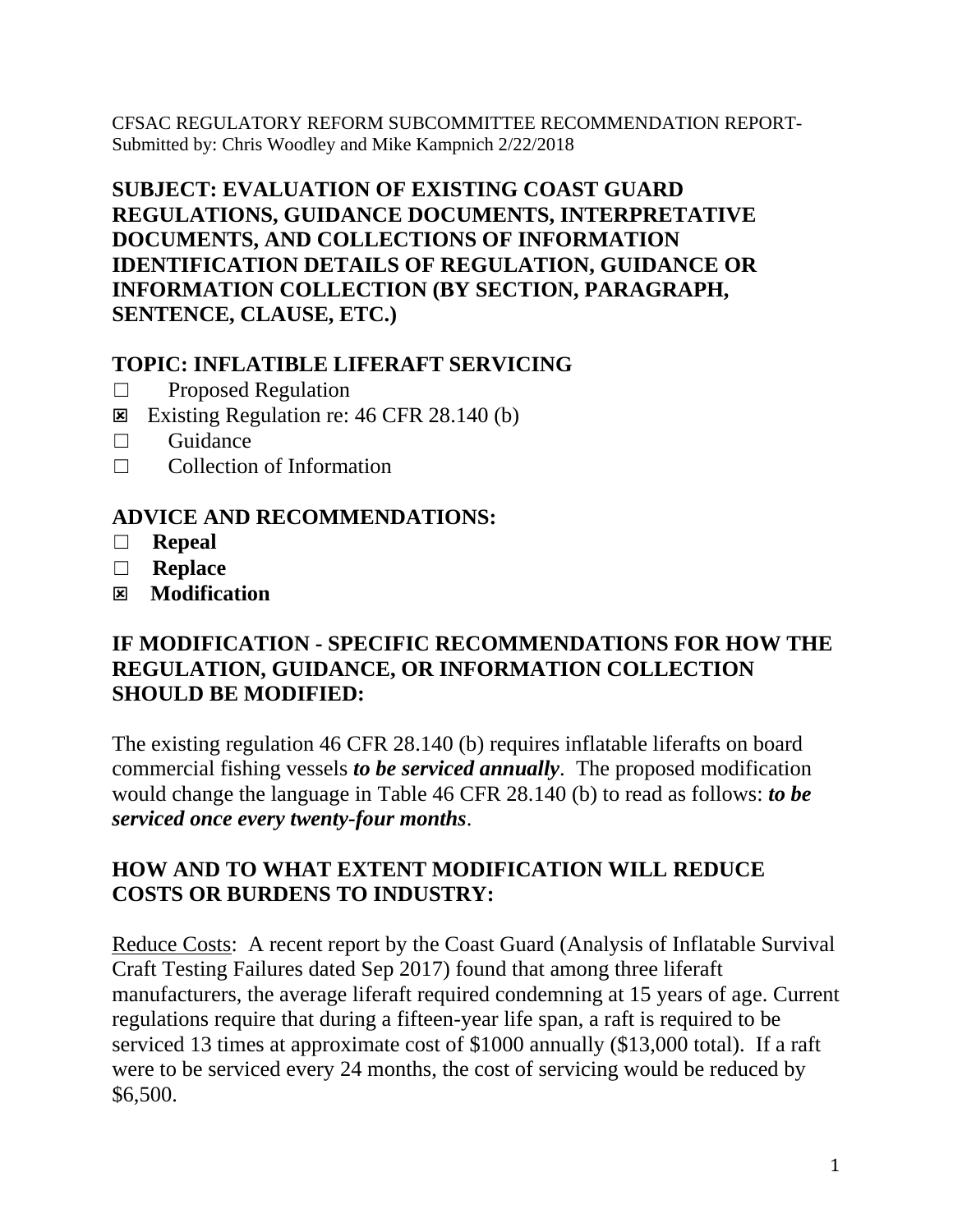Reduce Burdens: An additional factor which increases costs / burden is the availability of liferaft servicing facilities. In certain regions of the country (Southeast Alaska in particular) liferaft servicing facilities may not be available locally for fishermen, requiring them to ship / barge their raft to a community with a servicing facility. Shipping a raft typically costs \$100 to \$125 each way – bringing the total shipment cost to approximately \$250 (in addition to the \$1,000 servicing cost). Over the 15-year span of a raft (serviced 13 times) this can add an additional \$3,250. If a raft is serviced every 24 months instead, the shipping cost would be reduced to \$1625.

# **BACKGROUND:**

Liferafts are made of inflatable material, are not self propelled, are enclosed with a canopy, typically are equipped with a survival kit, and currently require annual servicing. Servicing is necessary because liferafts are exposed to a variety of extreme temperature, weather, and sea conditions while on board vessels. Temperature fluctuations and accumulated moisture can lead to deterioration and reduced reliability in inflatable liferafts. Currently, inflatable liferafts are subject to service period regulations. The first servicing is due 24 moths after the inflatable liferaft is first packed. Subsequent servicing is due every 12 months for commercial fishing vessels.

Servicing is required under both domestic and international regulations, however both sets of regulations provide for an extended servicing interval. Specifically, IMO Safety of Life at Sea (SOLAS) regulations allow that inflatable liferafts:

 "shall be serviced at intervals not exceeding 12 months, *provided where in any case this is impracticable*, the Administration may extend this period to 17 months.

Domestic regulations, also requires a 12-month servicing interval, except:

 *"when servicing is delayed until the next scheduled inspection of the vessel, provided the delay does not exceed 5 months.*

46 CFR 199.190 (g)(1)*"*

Under both exemptions, it is clear that the foundation for the exemption is based upon economic / logistic factors which seem to be related to convenience and most importantly, there does not seem to be a safety concern articulated.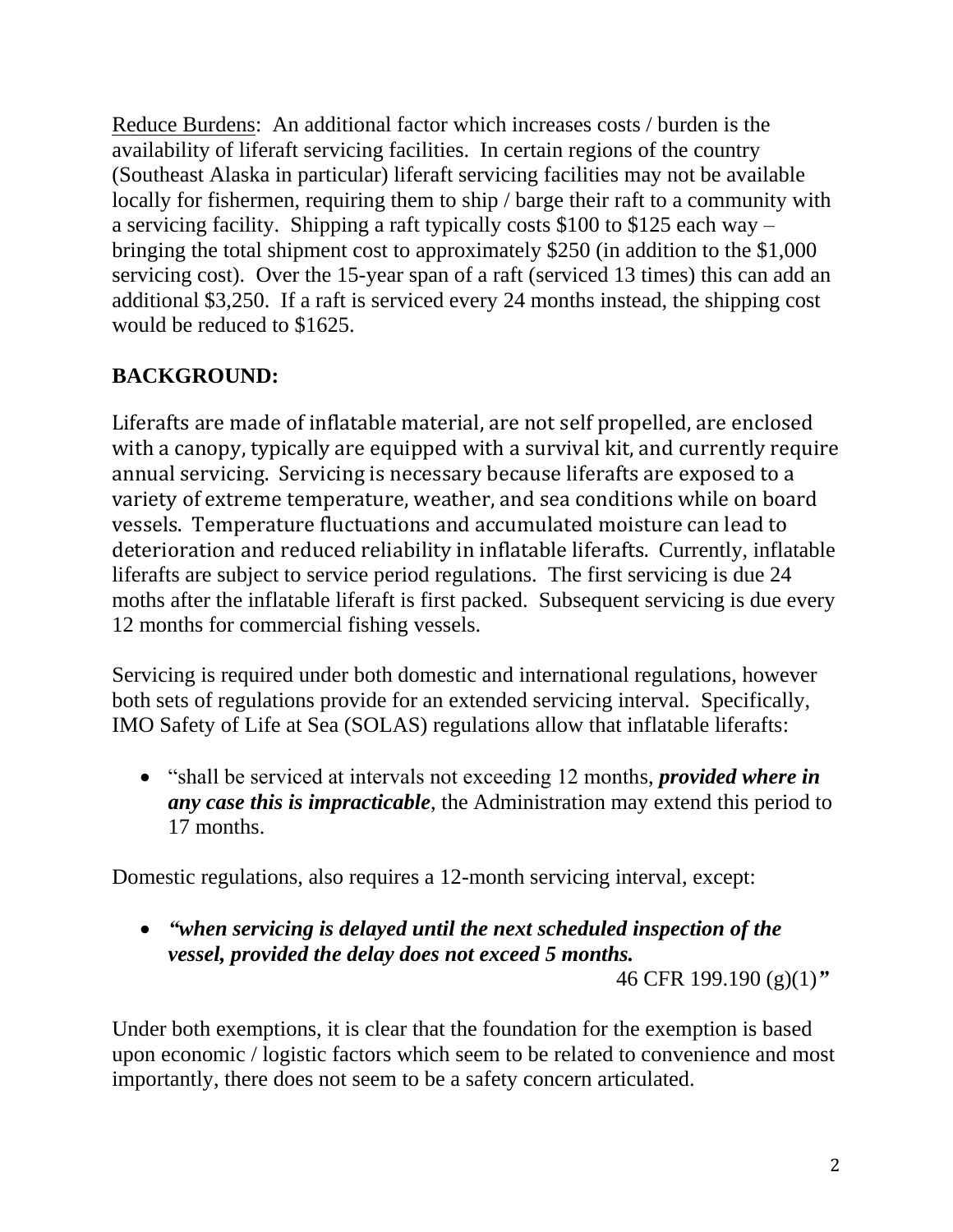## **THE EXTENT TO WHICH RISKS TO HEALTH OR SAFETY WOULD LIKELY INCREASE:**

There no argument that inflatable liferafts should undergo regular servicing. What is in question is whether annual servicing is necessary is excessive and whether a longer (but still regular servicing interval) would be more cost effective without reducing the safety benefit. Both international and domestic regulation do allow for an extended servicing interval (up to five months). This extended and more flexible inspection interval should be incorporated into 46 CFR 28.140(b).

Importantly, recent USCG sponsored studies were inconclusive about the effectiveness of servicing on extending the service life of inflatable liferafts. As pointed out by the study authors, the study was marred with large inconsistencies in type and quality of data provided by liferaft manufactures, which lead to the statement that "it was difficult to draw meaningful conclusions." On the issues of raft failure modes, oxidation effects, and moisture effects, the report stated:

- Failure Mode: "No correlation between service history and adhesive degradation."
- Oxidation Effects: "Condemned inflatable survival crafts are not more likely to experience fabric oxidation that all inspected inflatable survival craft"
- Moisture Effects: "Moisture may not have as severe an effect of the age of condemnation as initially expected."

Despite the lack of quantifiable evidence or data, the report concludes that there is not enough evidence to justify any modification to the existing servicing requirements for inflatable survival craft. However, given that existing regulations do allow for a servicing interval of up to 18 months, we believe that the Coast Guard can adopt that standard without compromising safety until such time that a more thorough analysis of liferaft can be conducted.

## **HOW AND TO WHAT EXTENT THE REGULATION, GUIDANCE, OR INFORMATION COLLECTION HAS LED TO THE ELIMINATION OF JOBS OR INHIBITS JOB CREATION:**

There is nothing in this modification that will lead to the elimination of jobs or inhibit job creation, however, it may reduce demand for liferaft packing services.